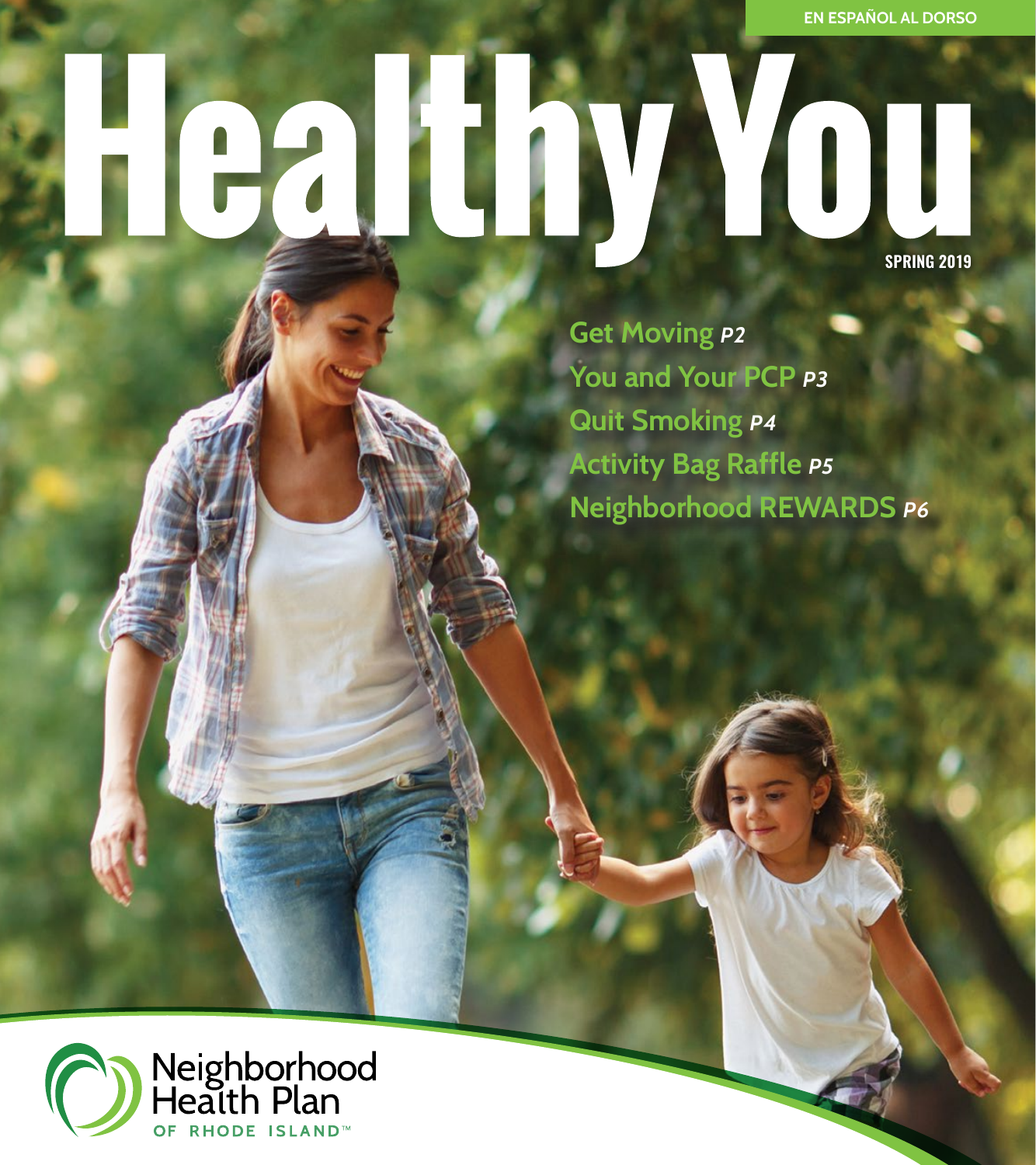

# **Get the Whole Family Moving this Spring!**

*There are plenty of good reasons to get the whole family outside and moving this spring.* 

Take a walk, ride bikes, play soccer together in the park or find a new hiking trail. Exercising as a family can be fun. It also means there's more than one person for support and motivation and it's a great way to build strong relationships with each other. Set a goal like taking a walk three times per week or riding bikes together every weekend.

Taking advantage of local parks and bike trails is a fun and affordable way to spend a day. Did you know places like Ballard Park, the Newport Cliff Walk, Roger Williams Park, and Sakonnet Greenway are easily accessible by bus? For more information on local parks, visit **[www.riparks.com](http://www.riparks.com)**.

*Make an effort to get your family out and moving this spring. It's more than just a great start to the season - it's the start of a healthier life.*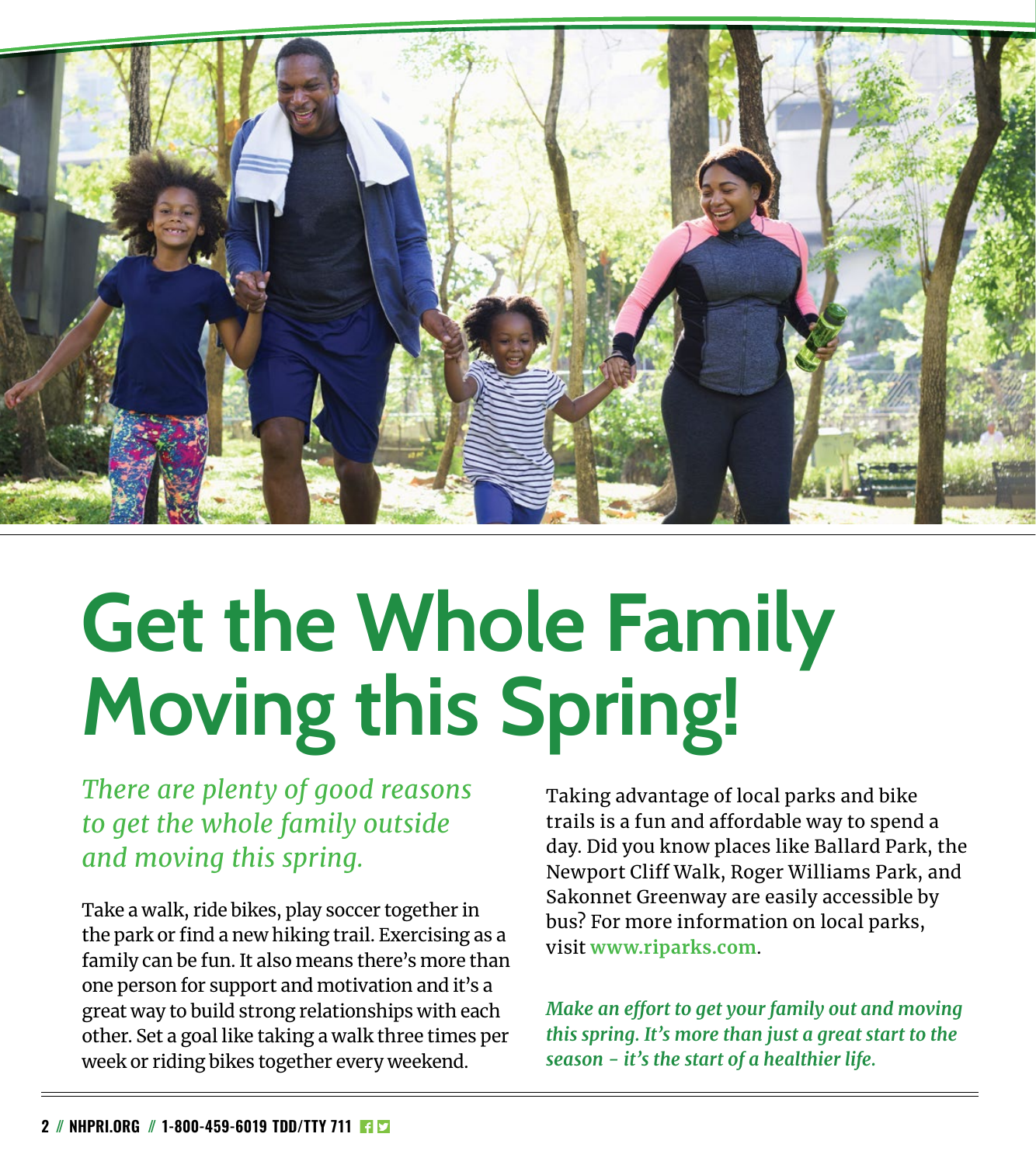### **Tips for Establishing a Good Relationship with Your PCP**

#### **An important part of health care is the relationship you have with your Primary Care Provider (PCP).**

The most important part of any relationship is trust. This is especially true with your PCP. Your health can be very personal and you want to feel like you can trust the person you're talking to.

It's important to create a history of your health. Something your PCP can look back on whenever they need to. This lets them know what your health has been like for years. That helps your PCP diagnose any new or lingering issues that might come up.

### **Avoid the Emergency Room– Unless it's an Emergency**

The emergency room is not always the best place to go for medical care. If you are not sure if it is an emergency you can call your primary care provider (PCP) office at any time. They will tell you when to go to the emergency room or their office. For things like minor cuts, ear aches or cold symptoms, a trip to your PCP is a better choice.

In a medical emergency, call 911 and ask for help or go directly to the nearest hospital.



#### **Here are some tips to help you establish a good relationship with your PCP:**

- > Be prepared for your appointment.
- > Write down any questions you have.
- > Don't be afraid to bring a friend or loved one.
- > Be honest.
- **>** Communicate any concerns or questions you have.
- > Make sure you understand what your PCP is telling you.
- ▶ Do what you can to follow any directions from your PCP.

Having an active role in your health care can lead to a healthier life. Get started by scheduling your yearly check-up with your PCP.

If you need help finding a PCP, or want to choose a new one, please call Neighborhood Member Services.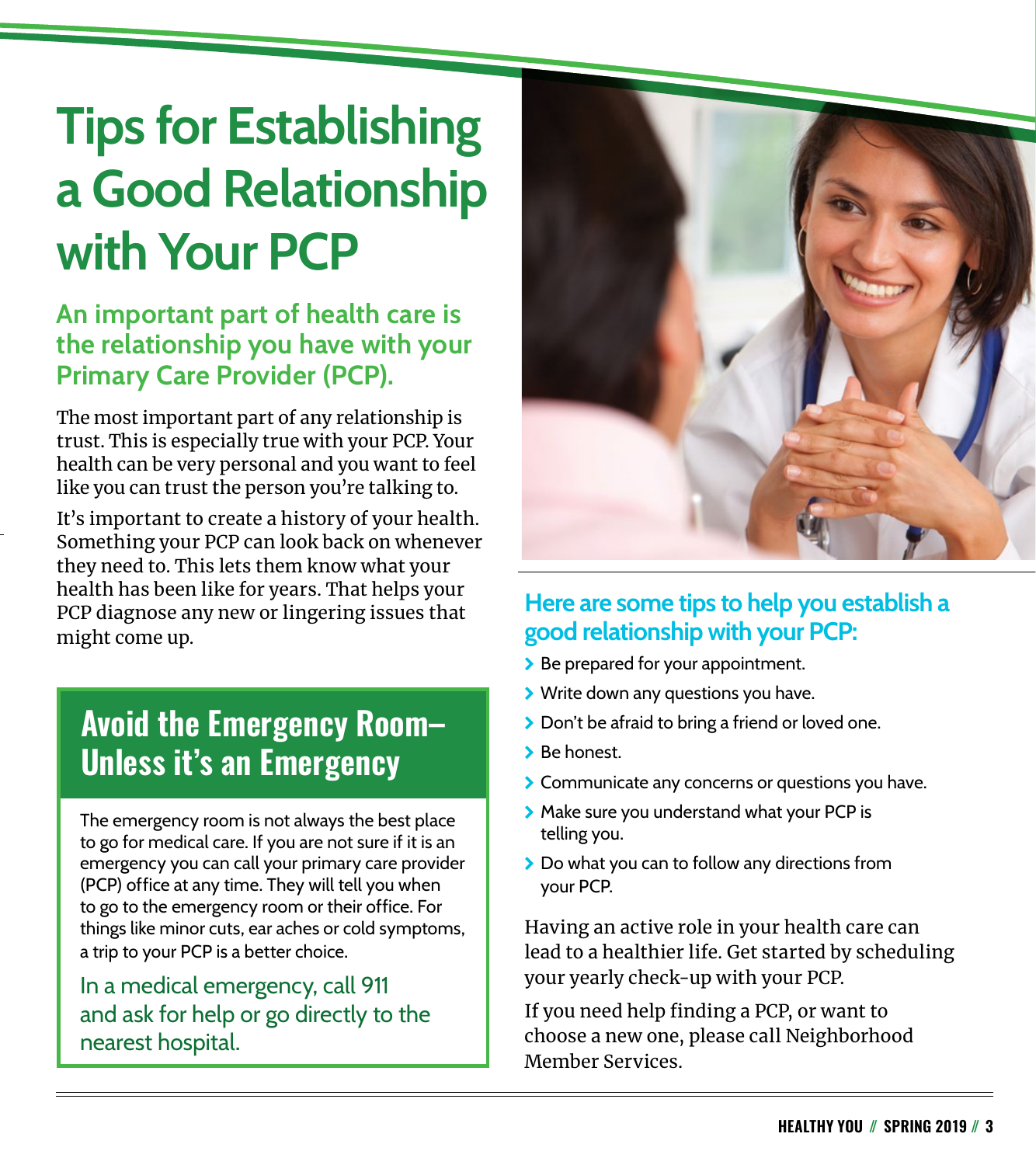## So, You Want to Quit Smoking?



**When you decide to quit smoking, you are already on the path to living a healthier life. But the journey isn't over. There are still plenty of steps to take. Health and Wellness Specialist Rosemary O'Brien is here to help with some important questions.**

#### *Q: I decided to quit smoking. Now what?*

A: That's great! Neighborhood has a program called Quit for Life to help you quit. Working together with a tobacco cessation specialist gives you support and education which can be very helpful to your success. These services are provided over the telephone so you don't have to go to appointments. Call Neighborhood Member Services at the number on the back of your member ID card and say you need help to quit smoking.

#### *Q: Is it better to quit cold turkey or use something like a nicotine patch?*

A: It is each person's decision but they should talk about it with their doctor. Research does show that if you use some kind of tobacco cessation aid like the nicotine patch and get help you are two times more likely to successfully quit smoking. Neighborhood does pay for some tobacco cessation aids and this would be discussed when you call.

#### *Q: How will I feel and what health benefits will happen after quitting?*

A: Some things you may notice pretty quickly:

- **▶ Better breathing**
- > Better sense of smell
- \ Food tastes better
- \ Your breath, clothes and hair will smell better

#### **Some of the health benefits that will happen over time:**

- > Blood pressure drops to normal
- \ Carbon monoxide (poisonous gas) level in your blood drops
- \ Your lungs work better
- \ Your risk of coronary heart disease lowers
- \ Your risk of dying from lung cancer and getting other tobacco related cancers lowers

Neighborhood Health Plan of Rhode Island complies with applicable Federal civil rights laws and does not discriminate on the basis of race, color, national origin, age, disability, or sex.

Spanish: ATENCIÓN: Si habla Español, tiene a su disposición servicios gratuitos de asistencia lingüística. Llame al 1-800-459-6019 (TTY 711). Portuguese: ATENÇÃO: Se fala português, encontram-se disponíveis serviços linguísticos, grátis. Ligue para 1-800-459-6019 (TTY 711).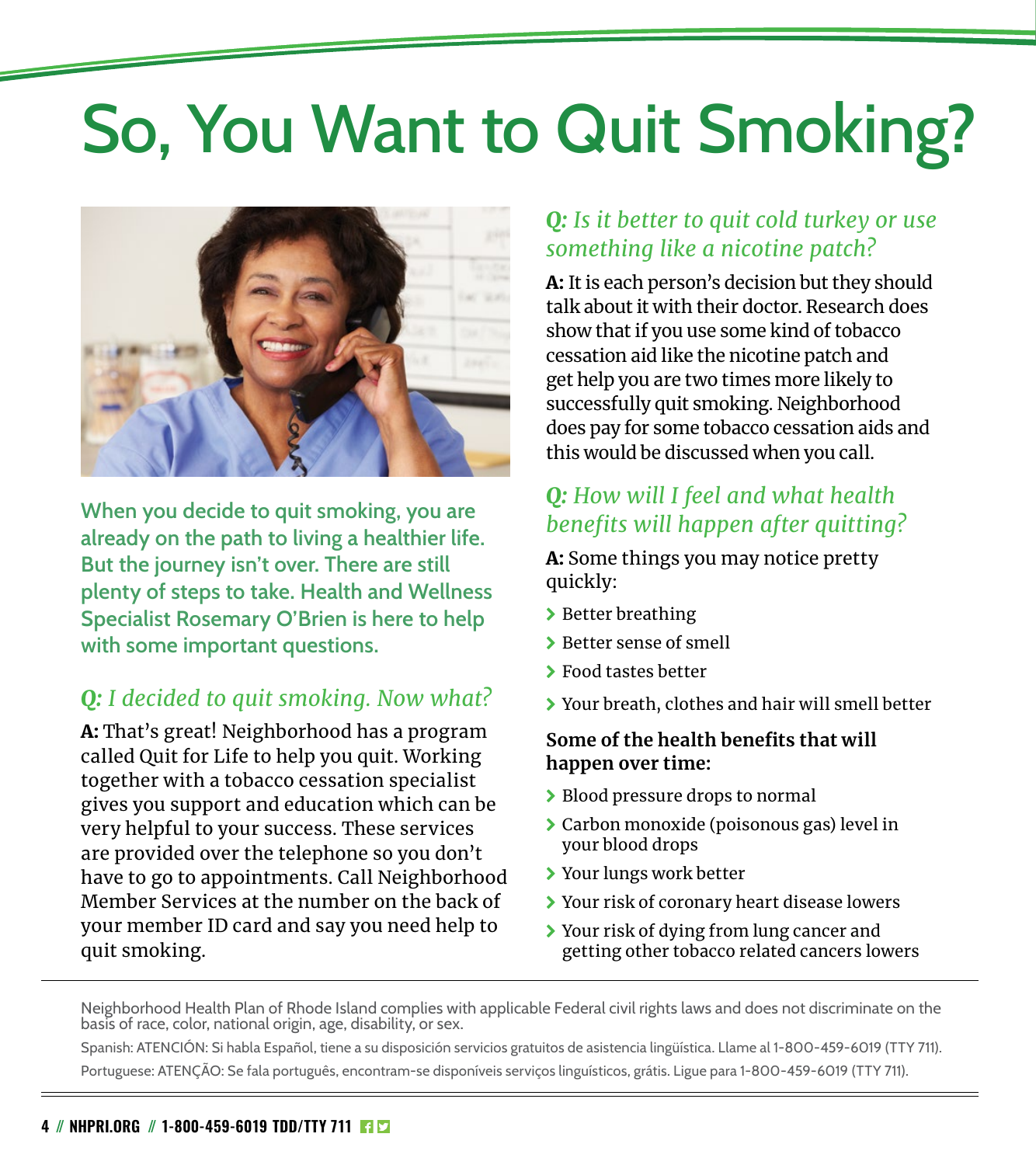#### *Q: What should I do if I have a cigarette?*

A: This can happen while trying to quit smoking. There are slips and there is relapse. A slip is when you have one or two cigarettes then stop. A relapse is when you go back to smoking daily. The key is to look at what led to smoking the cigarette and think about what you could do differently next time. Then get back on track with quitting.

#### *Q: Are nicotine patches or gum better than smoking?*

A: Nicotine patches and gum contain nicotine but cigarettes contain nicotine and create more than 7,000 chemicals. At least 69 of these chemicals are known to cause cancer. Nicotine patches and gum should be used to replace the same amount of nicotine from the number of cigarettes you smoke every day. This helps prevent nicotine withdrawal when you are quitting smoking. It also helps you to work on changing behaviors and work on the psychological piece of smoking without having withdrawal.

#### *Q: I've tried quitting before and failed. How can I make this time different?*

A: Most people try to quit smoking many times before they are successful. Quitting smoking is a process. It is important to look at past quit attempts to see what worked and what did not. You can then use what worked to help you this time. Past quit attempts are not failures. They are learning experiences that you can use to help you. Getting help and using some kind of tobacco cessation aid can help.

*It isn't easy to quit smoking but it can be done. Remember that you are not alone. Talk to your doctor and ask for help. You will be healthier, you will feel better and you will save money. Neighborhood can help*.

# **Activity Bag Raffle**

Springtime is here! That means you get to head outside to enjoy the warm weather and sunshine. To help you enjoy the weather, we're giving away an activity bag with a water bottle, towel, sunglasses, Frisbee and sunscreen.

**Visit [www.nhpri.org/newsletterraffle](http://www.nhpri.org/newsletterraffle) and fill out the form to enter. One winner will be randomly selected from all entries. Restrictions apply.**